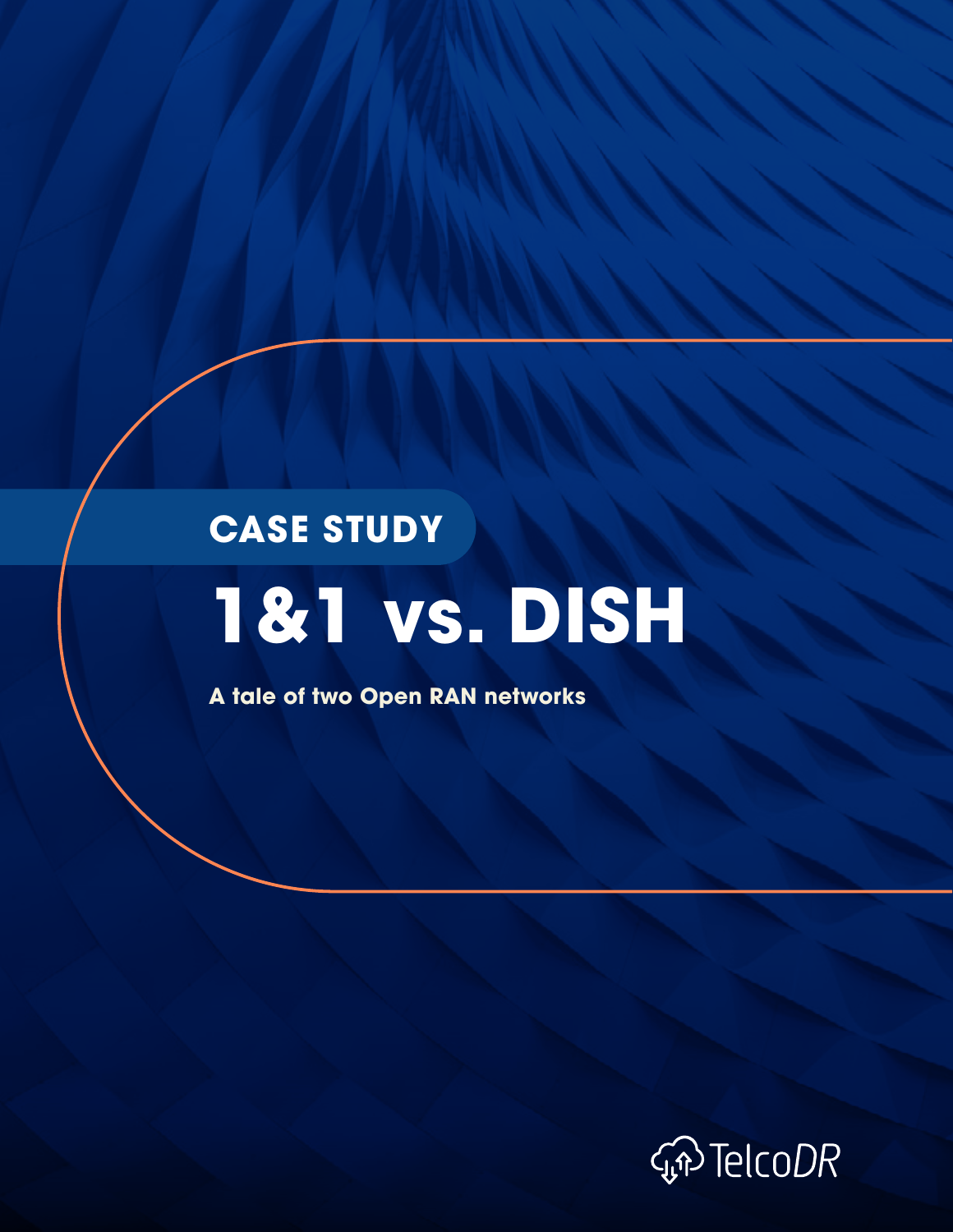# **Table of Contents**

- **03 [Executive summary](#page-2-0)**
- **04 [Introduction](#page-3-0)**
- **05 [How DISH will use AWS](#page-4-0)**
- 06 Ubiquitous data centers
- 06 [AWS Graviton Chips](#page-5-0)  $\blacktriangleright$
- 07 [AWS Outposts and Wavelength](#page-6-0)  $\blacktriangleright$
- **08 [Assumptions on DISH's AWS cost for comparison](#page-7-0)**
- **09 [How much will it cost to build 1&1's private cloud](#page-8-0)  [network?](#page-8-0)**
- **13 [Overall costs to run workloads on AWS](#page-12-0)**
- **15 [Differences in data center costs](#page-14-0)**

**17 [Conclusion](#page-16-0)** 

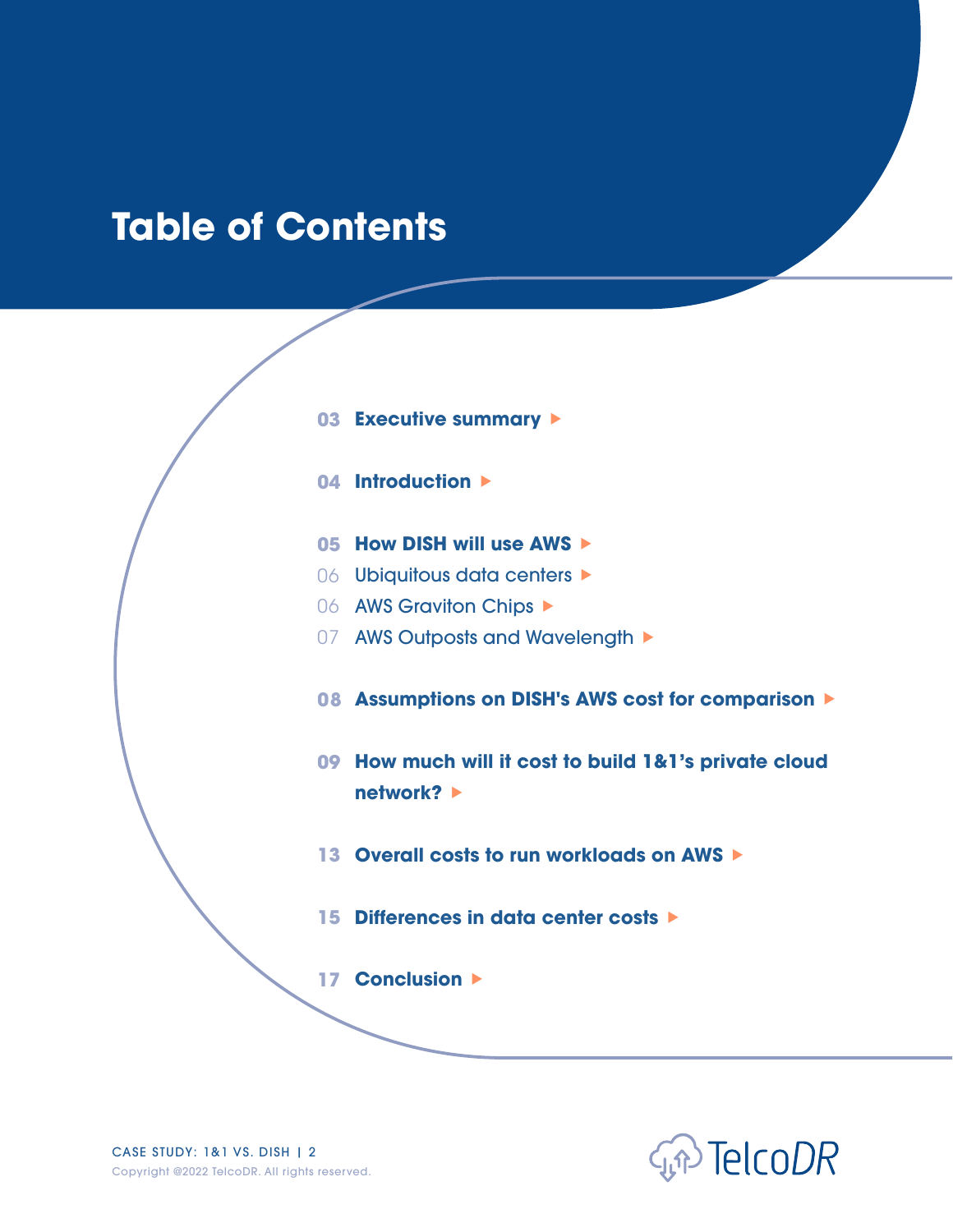### <span id="page-2-0"></span>**Executive summary**

German mobile virtual network operator (MVNO) [1&1](https://www.1und1.ag/) and [Rakuten](https://global.rakuten.com/corp/news/press/2021/0804_03.html) recently announced a long-term partnership to build a fourth mobile network in Germany. In doing so, 1&1 will become the first European operator to commit to building a network entirely based on open radio access network technology (Open RAN). To deliver this new network, Rakuten plans to build a private cloud for the network's data infrastructure, comprising of four central data centers for the core network as well as hundreds of decentralized data centers throughout Germany, connected to thousands of antenna locations via fiber optics. Rakuten will own the build of the active network equipment and the overall performance of 1&1's mobile network, while data centers and fiber optic lines will be provided by 1&1's sister company, [1&1 Versatel](https://www.united-internet.de/en/brands/11-versatel.html). With this approach, 1&1 will have access to the Rakuten Communications Platform (RCP) stack of access, core, cloud, and operations solutions.

Over in the United States, [DISH](https://www.dish.com/) also [announced](https://press.aboutamazon.com/news-releases/news-release-details/dish-and-aws-form-strategic-collaboration-reinvent-5g) it is building a fully virtualized, Open RAN-based greenfield network. Unlike 1&1, DISH's design goes all in on the public cloud, using Amazon Web Services (AWS) to deliver both core and edge infrastructure to their subscribers.

These similar goals – building greenfield Open RAN networks – yet utilizing differing strategies by building a private cloud as opposed to using AWS' public cloud, presents a unique opportunity to compare the total cost of ownership (TCO) of the two approaches. In this case study we demonstrate that 1&1's approach will cost almost twice as much as DISH's public cloud strategy. Additionally, by building a private cloud, 1&1 can't take advantage of the continuous innovation, scale, and breadth of native services in the public cloud and will have to build or procure and manage software solutions for core services like storage, databases and analytics, in addition to building and operating data center infrastructure.

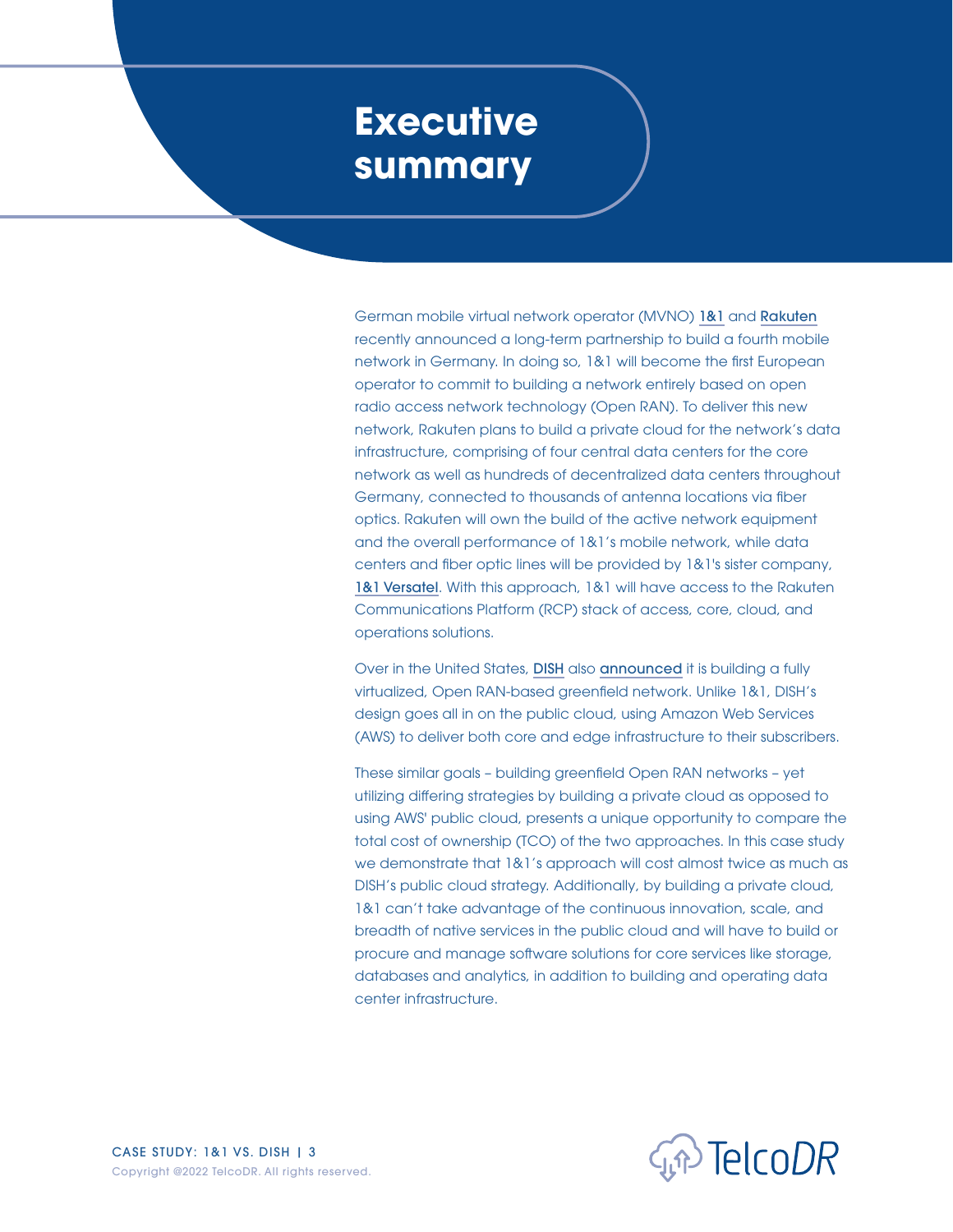### <span id="page-3-0"></span>**Introduction**

Operators are facing significant capital expenditure (CapEx) in the move to 5G. To improve CapEx efficiency and save nearly 250 billion across the 5G deployment cycle, they are leveraging sharing models through partnerships with hyperscalers and other operators, according to [Analysys Mason](https://www.analysysmason.com/research/content/reports/capex-operators-sharing-rdns0/). With the rollout of 5G, telcos are beginning to look at Open RAN technology to reduce costs in the most expensive part of the network: the RAN. Open RAN aims to disaggregate the siloed nature of the RAN market, where a small set of vendors such as Ericsson, Huawei, and Nokia have historically offered tightly coupled, proprietary equipment and software.

The Open RAN standards being developed by the [O-RAN Alliance](https://www.o-ran.org/) use virtualized network principles and technologies to bring features such as network malleability, improved security, and the ability to use COTS hardware and reduce CapEx and operational expenditure (OpEx). A [Light Reading analysis](https://www.lightreading.com/open-ran/axis-of-o-ran-japans-rakuten-to-build-1and1s-german-5g-network/d/d-id/771297) of Rakuten's approach to building its Open RAN network references a Rakuten claim that its network would be 40% cheaper than a traditional network. DISH's Open RAN network is expected to be [50% cheaper](https://twitter.com/rcrwirelessnews/status/1437777980714102806) than a traditional one.

To deliver the network for 1&1, 1&1 Versatel will build four central data centers and hundreds of decentralized data centers - effectively building a private cloud to deploy the Rakuten solution.

In contrast, DISH will not build any new data centers and instead will use AWS to host its core network. It will also use AWS Local Zones and AWS Outposts to deliver functionality at the edge of the network, closest to the radio infrastructure and end customers.

TelcoDR conducted a deep dive into each of these two very different approaches to building out infrastructure, comparing the respective impact on CapEx and OpEx for these greenfield networks. To build a comparative model, we apply the DISH approach to infrastructure to the 1&1 plan. We assume 1&1 will use OpenRAN and the use of Rakuten Symphony for software, as planned. However, instead of building a private cloud and proprietary data centers, we assume the use of AWS.

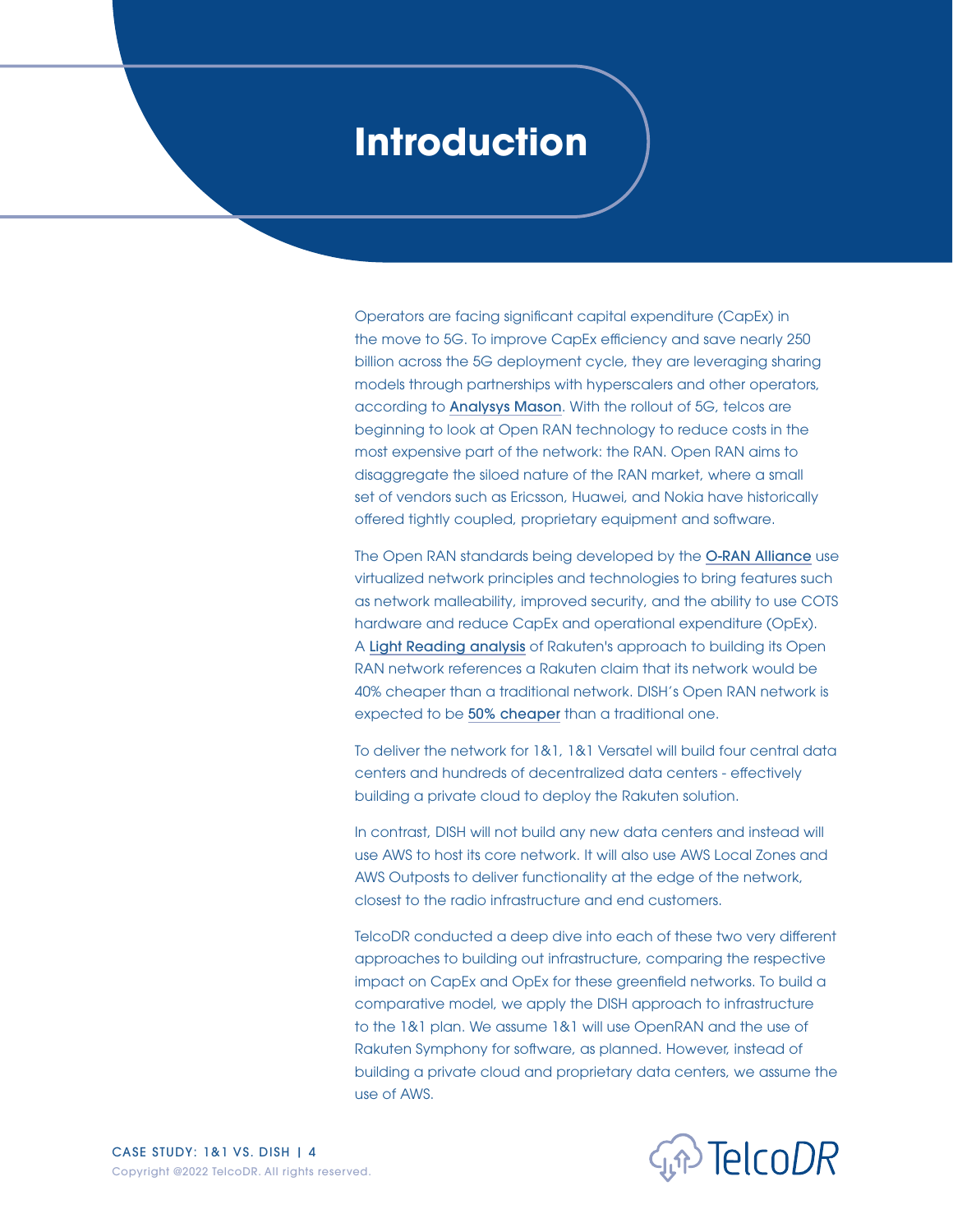#### **Introduction**

<span id="page-4-0"></span>What we found was 1&1's are almost double what they could be if they were to use the public cloud, as DISH plans to use AWS. Instead of spending and estimated \$500M over 5 years, they would spend \$264.5M



### **How DISH will use AWS**

TelcoDR utilized publicly available information on DISH's proposed approach to an AWS-based network design, verifying facts and feasibility with industry experts. There are three dominant attributes of the proposed AWS/DISH collaboration that provide key cost and technical differentiators: (1) the ubiquity of AWS regions across DISH's proposed service area; (2) cost of optimized infrastructure, in the form of Graviton-based Arm solutions (unique to AWS); and (3) the availability of AWS Outposts and [Wavelength](https://aws.amazon.com/wavelength/) to deliver edge compute and performance requirements.



CASE STUDY: 1&1 VS. DISH | 5 Copyright @2022 TelcoDR. All rights reserved.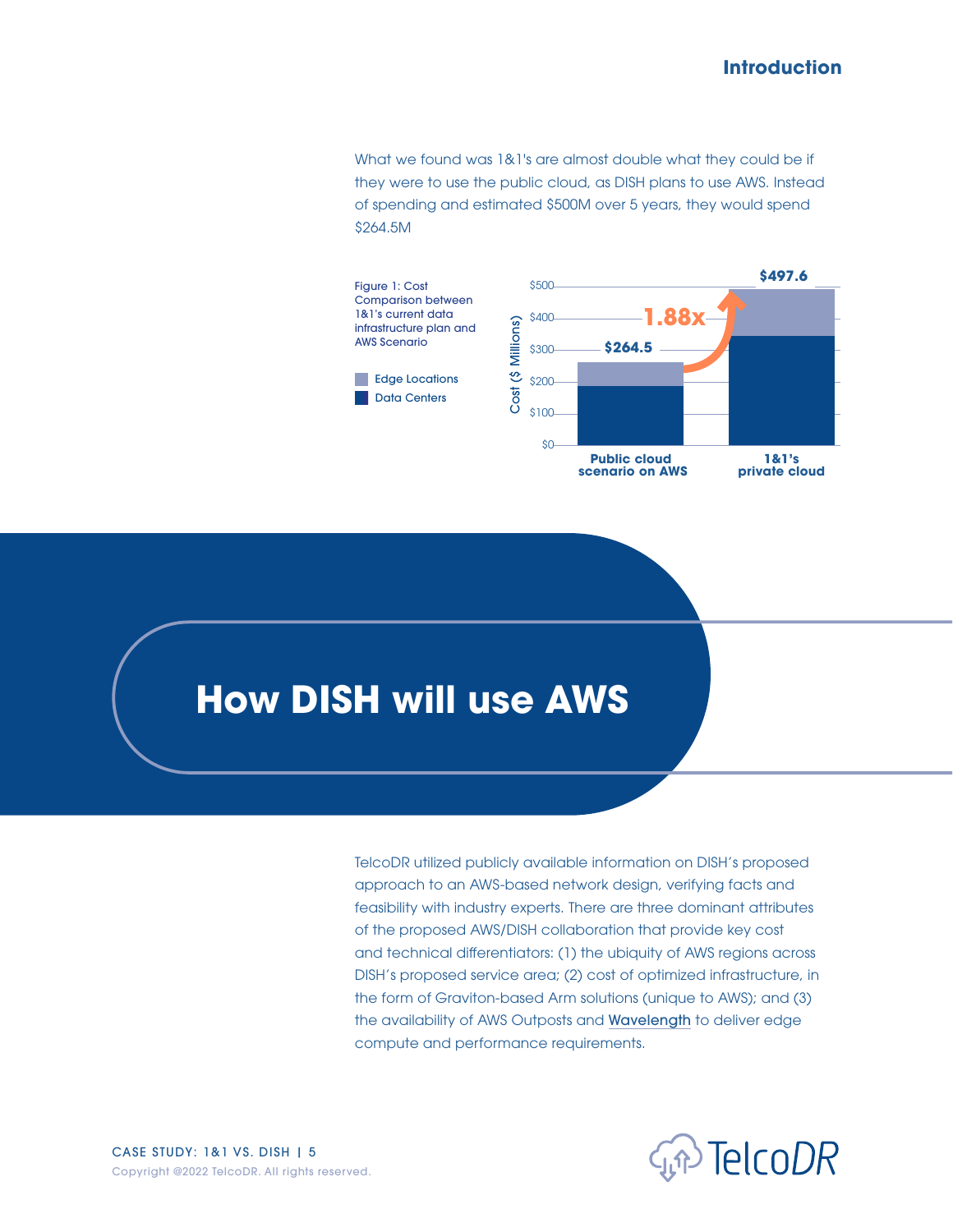### <span id="page-5-0"></span>**Ubiquitous data centers**

As of 2021, cloud hyperscalers (including AWS) have built 700 datacenters, with close to half of them located in the United States<sup>1</sup>. AWS, in particular, has built a reputation for operational excellence over 15 years of operation, and provides service level SLAs and proven uptime that exceeds those of most on-premises data centers and co-lo providers. Mission critical, and sensitive government workloads are certified to run on AWS, and CSPs like DISH are blazing a new trail by adopting the public cloud for telco workloads. Building these data centers is highly CapEx intensive; for example, in 2020 the hyperscalers spent an estimated \$100B in CapEx<sup>[2](#page-15-0)</sup>. AWS invests nearly \$1B CapEx per availability zone, and they typically build at least 3 availability zones for every region they build<sup>[3](#page-15-0)</sup>.

While historically telcos have each had to invest and maintain their own data center infrastructure, public cloud offers a new choice. Instead of dedicating resources to building and managing physical infrastructure, telcos can turn to fully managed public cloud services that include hardware, security, failover, and human capital. In addition, the pricing model of hyperscalers is to charge customers for usage only; for example, billing by the minute, by the row of DB storage or by the API call. While this approach will incur ingress and egress network costs that the telco wouldn't normally have to pay on their own infrastructure, the massive CapEx expenditure of building a data center is eliminated.

[AWS has 24 regions globally](https://aws.amazon.com/about-aws/global-infrastructure/regions_az/), with 8 new ones planned over the next several years. There are currently 4 regions in the USA and 1 region in Germany.

### **AWS Graviton Chips**

Another great differentiator for AWS is their custom built processor, called Graviton2. Graviton2 processors are 64-bit Arm Neoverse cores which are available on a wide variety of instance types and come

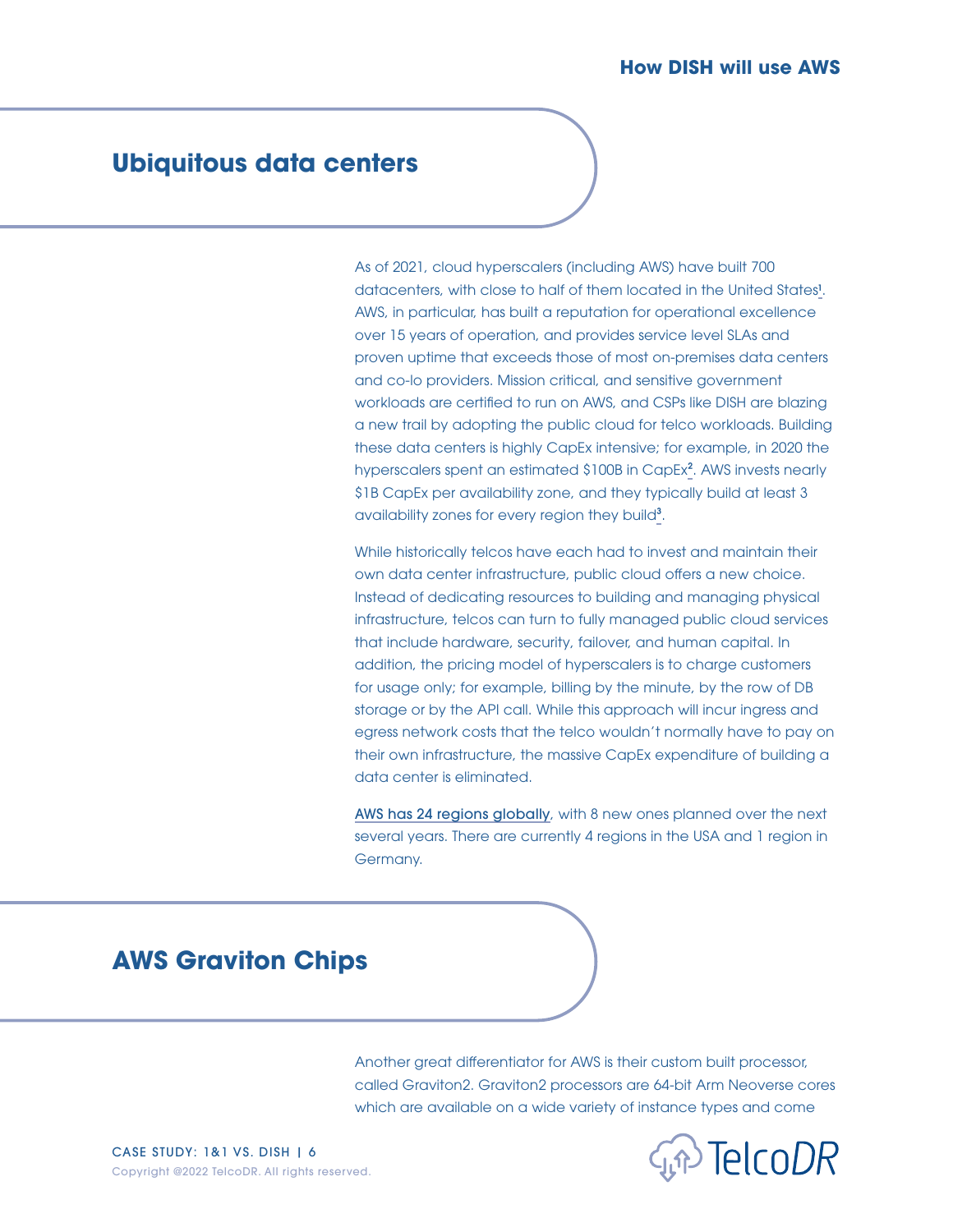<span id="page-6-0"></span>in varying combinations of CPU, memory, storage, and networking capacity, giving the customer the flexibility to choose the appropriate mix of resources for their applications. Graviton2 workloads have been independently proven to provide a 40% price performance [improvement](https://www.anandtech.com/show/15578/cloud-clash-amazon-graviton2-arm-against-intel-and-amd/9) over AWS Intel chips. At re:Invent 2021, Amazon announced the availability of [Graviton3](https://techcrunch.com/2021/11/30/aws-launches-its-graviton-3-processor/) chips which promise to be 25 percent faster than Graviton2, a 3x speedup for machine-learning workloads and will use 60 percent less power.

DISH [has indicated](https://www.businesswire.com/news/home/20210421005315/en/DISH-and-AWS-Form-Strategic-Collaboration-to-Reinvent-5G-Connectivity-and-Innovation) that it will be using AWS Graviton-based instances to power its compute workloads, and for the purposes of our analysis we have assumed wherever possible Graviton instances will be selected.

### **AWS Outposts and Wavelength**

The third differentiator for AWS is the availability of 2 services: AWS Outposts and AWS Local Zones. Outposts is a service where an AWSmanaged rack, hardware and all, is provided to customers for use in their on-premises data centers, and provides access to the other AWS services.

AWS Local Zones place compute, storage, database, and other select AWS services closer to end-users. With AWS Local Zones, customers can easily run highly-demanding applications that require single-digit millisecond latencies to their end-users. Each AWS Local Zone location is an extension of an AWS Region in geographic proximity to end-users and provide a high-bandwidth, secure connection between local workloads and those running in the AWS Region, allowing customers to seamlessly connect to the full range of in-region services through the same APIs and tool sets.

DISH plans to use [AWS Outposts and Local Zones](https://press.aboutamazon.com/news-releases/news-release-details/dish-and-aws-form-strategic-collaboration-reinvent-5g) for its edge locations. While AWS does not currently offer AWS Local Zones in Germany, for the purposes of this paper we have assumed that by the time 1&1's network launches, it will have Local Zones in major metro areas and Outposts in less densely populated areas.

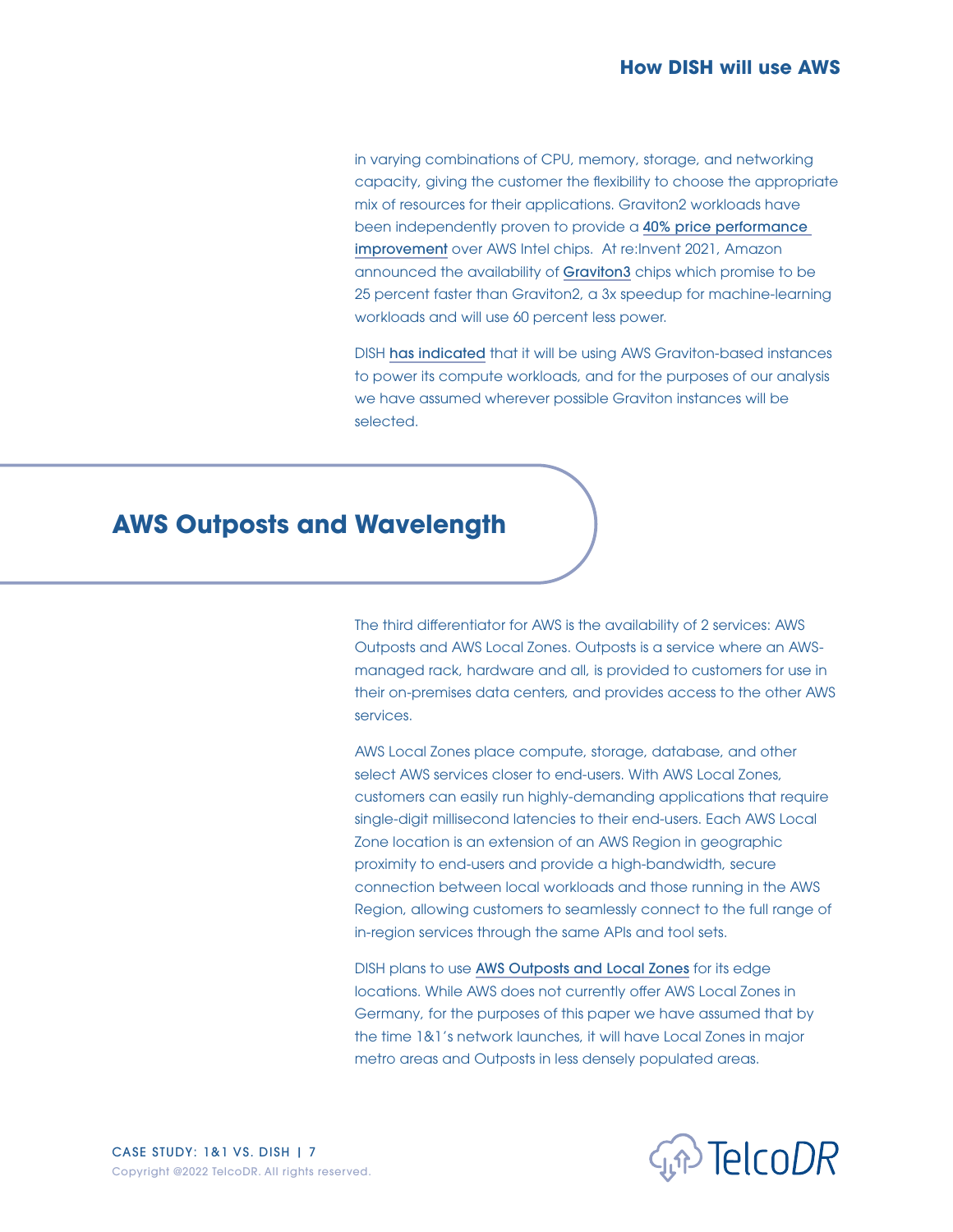# <span id="page-7-0"></span>**Assumptions on DISH's AWS cost for comparison**

We have assumed DISH's AWS costs will include the following:

#### **COMPUTE**

- Linux pricing
- Xlarge instances (4 vCPUs, 16GB RAM)
- 1 instance / 600 subscribers
- General purpose solid-state drives (SSDs) (gp2)
- 80% reserved instances, 20% on-demand
- All upfront costs
- Three-year term

#### **NETWORK**

Ingress / egress fees

**The Rakuten/1&1 plan to build and operate Europe's first virtualized network will cost twice as much for its data centers than if they used AWS.**



CASE STUDY: 1&1 VS. DISH | 8 Copyright @2022 TelcoDR. All rights reserved.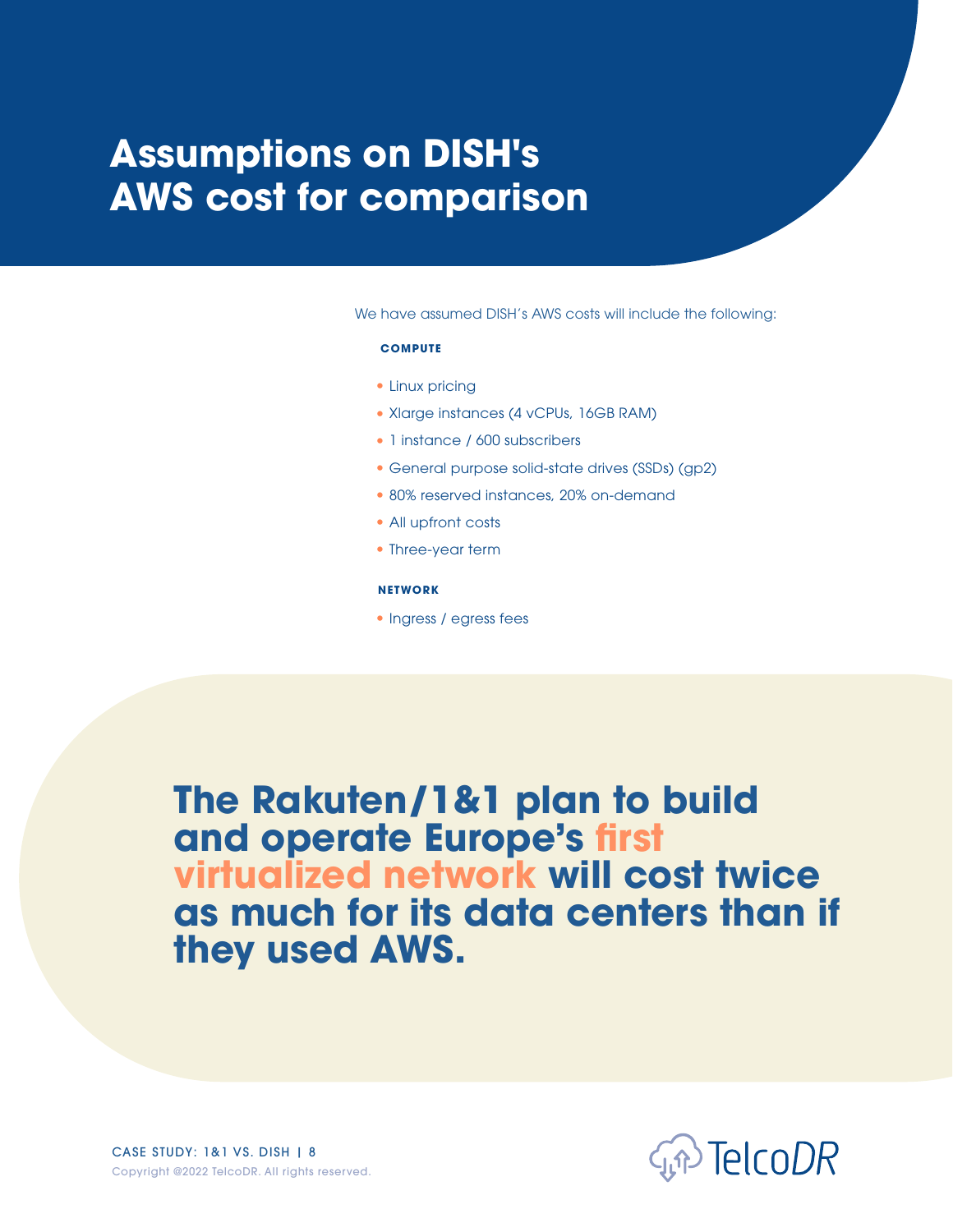<span id="page-8-0"></span>In order to calculate the TCO of the 1&1 network's data infrastructure, we included the cost of purchasing, installing and operating privatelyowned infrastructure for four major data centers, plus the cost of doing the same thing for 100 edge locations. Though the total number of servers would be the same if everything was hosted in one data center, building four separate data centers eliminates the ability for 1&1 to benefit from economies of scale. With four separate data centers, 1&1 must purchase real estate, hardware, power, cooling, and provide the human resources to operate each data center.

According to 1&1's [annual shareholder's report,](https://imagepool.1und1.ag/v2/download/berichte/Drillisch_GB_2020_ENG.pdf) they currently have around 15 million subscribers, split between mobile and broadband. To calculate the cost of building the data centers, we have assumed that the amount of hardware needed is for 15 million subscribers and will not increase over 5 years.

#### **Other data center assumptions include:**

- Build out of a tier 3 data center that is high performance and high density, including the acquisition of space via a lease
- Computer room air handler (CRAH) with variable frequency drive (VFD) cooling tower
- Row-based hot-aisle containment
- High-efficiency uninterruptible power supplies (UPS) for power generation
- Raised floors
- Dropped ceilings
- Fire suppression / detection
- Power distribution units (PDUs)
- Disaster recovery
- Insurance costs
- Professional fees associated with the buying of land
- Taxes

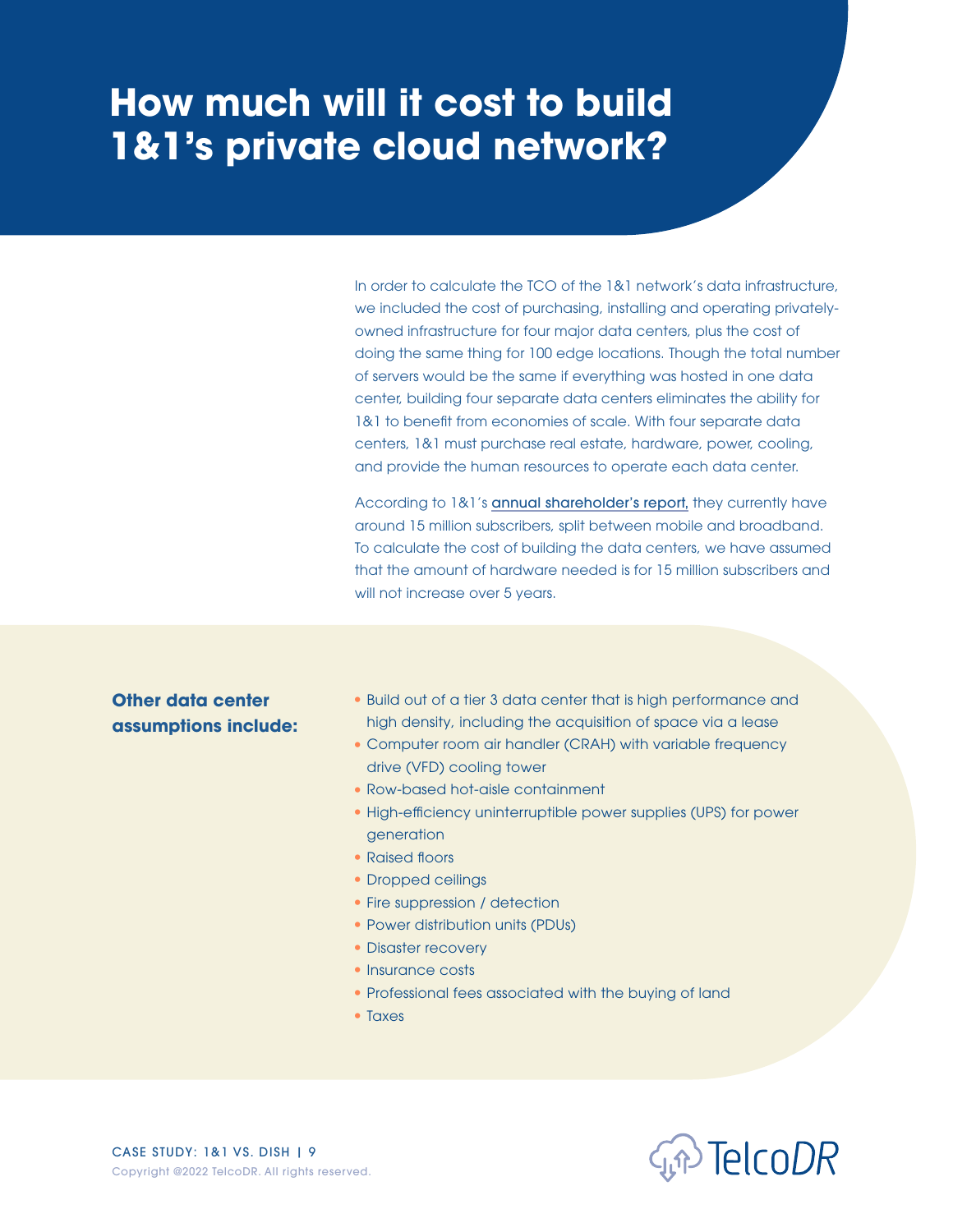Excluded from private cloud estimates are software license fees that would need to be purchased regardless of on-premise or cloud location.

To estimate data center costs, we used TelcoDR's Data Center Calculator. By inputting criteria such as country, number of telco subscribers and percent virtualization of servers, we can calculate the TCO for an on-premises data center and compare it to the cost of running everything on AWS.

In the calculation, a German telco with 15 million subscribers that is planning to build four data centers with 100% virtualized servers at a 10-1 server consolidation ratio is taken into consideration. As mentioned earlier, due to the loss of economies of scale, costs will exceed that of one big data center. We estimated the cost to build one data center in Germany for a telco of 3.75 million subscribers (Table 1). This way, we will keep the amount of servers equivalent, but factor in the extra building costs as well as labor costs.



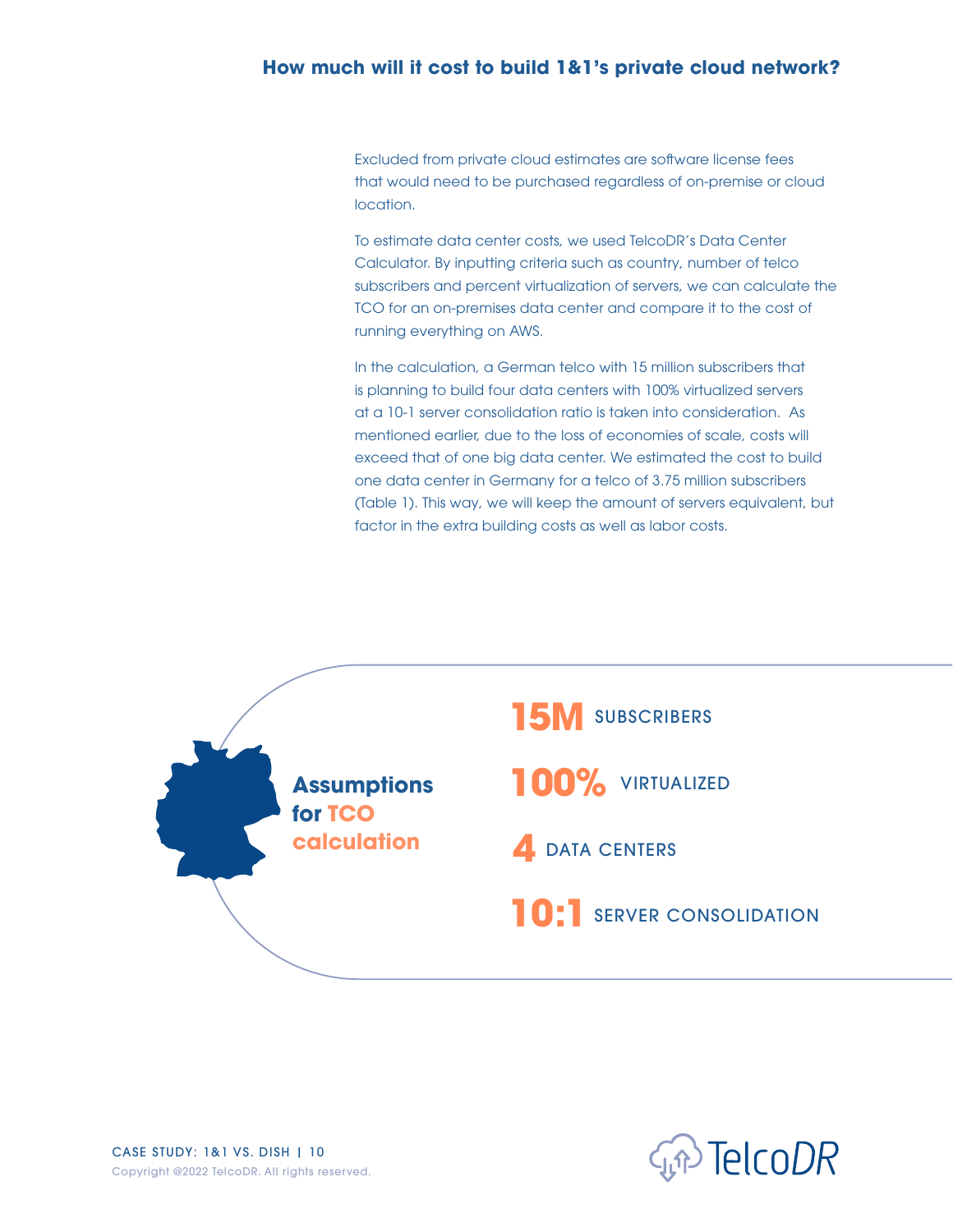| <b>TOTAL CAPEX</b><br>(Annualized CapEx = \$4.95M)                         | \$30.32 | <b>ANNUAL OPEX</b>                                                                            | \$12.3          |
|----------------------------------------------------------------------------|---------|-----------------------------------------------------------------------------------------------|-----------------|
| <b>Hardware price of IT devices</b><br>(refreshed every 3 years)           | \$7.9   | <b>Power consumption cost</b>                                                                 | \$1.2           |
| Servers                                                                    | \$2.2   | Cost of electricity for IT equipment<br>(servers, networking equipment and<br>storage system) | \$0.8\$         |
| Storage                                                                    | \$4.6   | Cost of electricity for cooling resources                                                     | \$0.3           |
| Networking machines                                                        | \$1.1   | Cost of electricity for power delivery of<br>generation system and DC lighting                | \$0.1           |
| <b>Hardware price of operating devices</b><br>and systems for IT equipment | \$10.0  | <b>Networking fees</b>                                                                        | \$0.5           |
| Power delivery and generation systems<br>including UPS systems and PDUs    | \$5.1   | <b>Personnel cost (personnel salaries)</b>                                                    | \$4.5           |
| Cooling resources                                                          | \$3.1   | <b>Maintenance and repairs costs</b><br>(includes maintenance personnel)                      | \$1.6           |
| Enclosures and containment (racks)                                         | \$0.3\$ | <b>IT virtualization software license</b><br>recurring cost                                   | \$4.0           |
| Lighting system and other auxiliaries                                      | \$1.5   | <b>Property tax</b>                                                                           | \$0.2           |
| <b>Other infrastructure costs</b>                                          | \$12.4  | <b>Insurance costs</b>                                                                        | \$0.3           |
| Cost to build facility                                                     | \$10.7  | <b>Colocation services</b>                                                                    | $\mathsf{\$}$ - |
| Fire protection systems                                                    | \$0.1   |                                                                                               |                 |
| <b>Interest and Fees</b>                                                   | \$1.2   |                                                                                               |                 |
| Land costs                                                                 | \$0.4   |                                                                                               |                 |
| <b>Other costs</b>                                                         | \$0.016 |                                                                                               |                 |
| Land tax                                                                   | \$0.004 |                                                                                               |                 |
| Professional fees                                                          | \$0.012 |                                                                                               |                 |

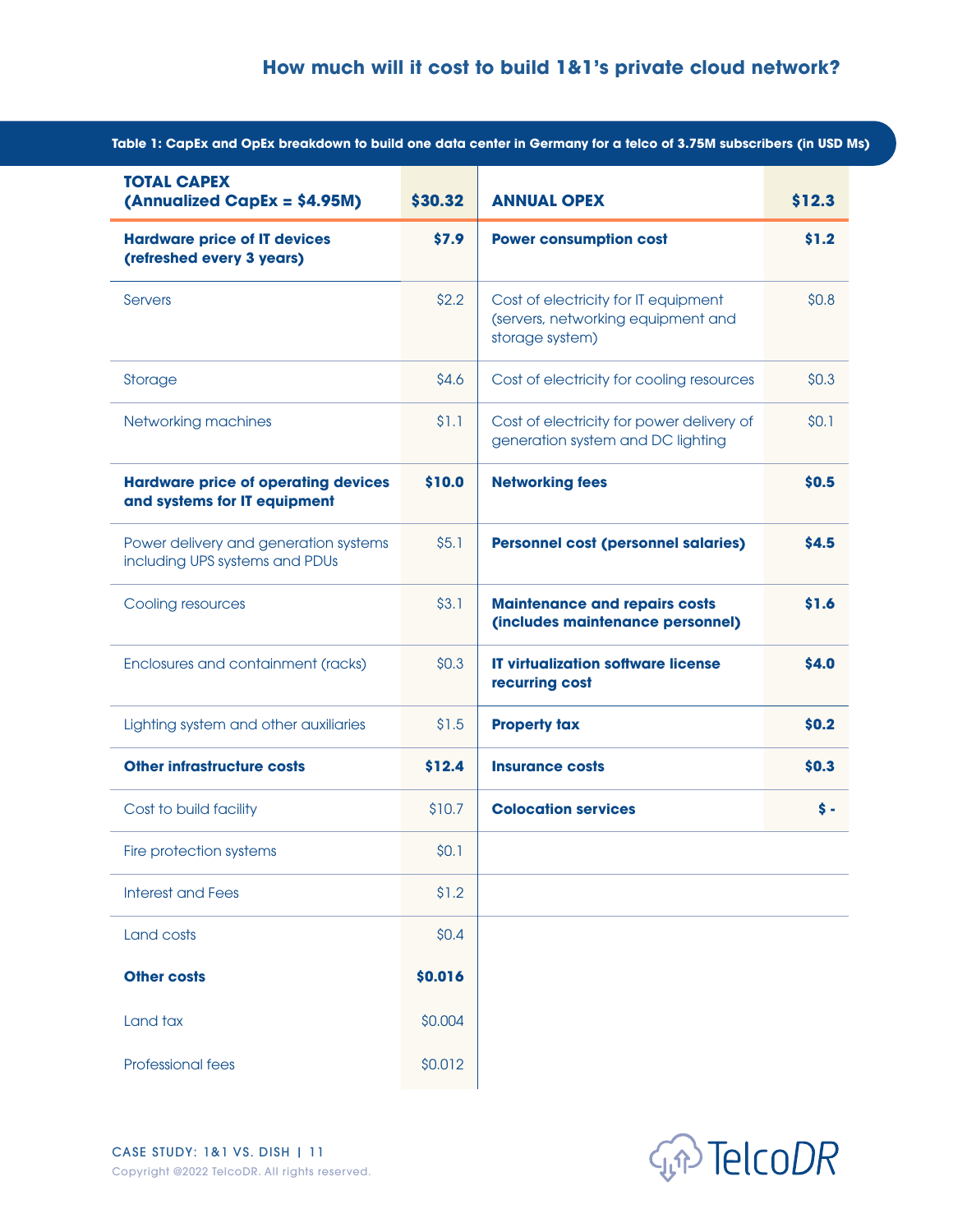1&1 plans to deploy 100 edge locations across Germany. We assumed that each edge location will have two racks and we added the associated capital and operating costs calculations.

Annual costs incurred are estimated to be \$17.25 million (\$12.3M OpEx + \$4.95M annualized CapEx) for each data center (Table 1). To determine the total costs for four data centers, we multiplied this number by four, and then multiplied by five to determine the five-year TCO. Additionally, we determined that annual costs for the procurement, labor, maintenance and operation of 100 edge locations will add \$30.5 million per year, leading to a **total estimated TCO of \$497.6 million for 1&1's data center infrastructure.** (Table 2).

| Table 2: Five-year TCO calculation for 1&1's four data centers and edge locations (in USD Ms) |           |  |  |  |
|-----------------------------------------------------------------------------------------------|-----------|--|--|--|
| Annual cost for four data centers (17.25M $\times$ 4)                                         | \$69      |  |  |  |
| Annual cost for 100 edge locations                                                            | \$30.5    |  |  |  |
| Total annual cost*                                                                            | \$99.5    |  |  |  |
| <b>Five-year TCO</b>                                                                          | \$497.6 M |  |  |  |

\*Estimate does not include software license costs

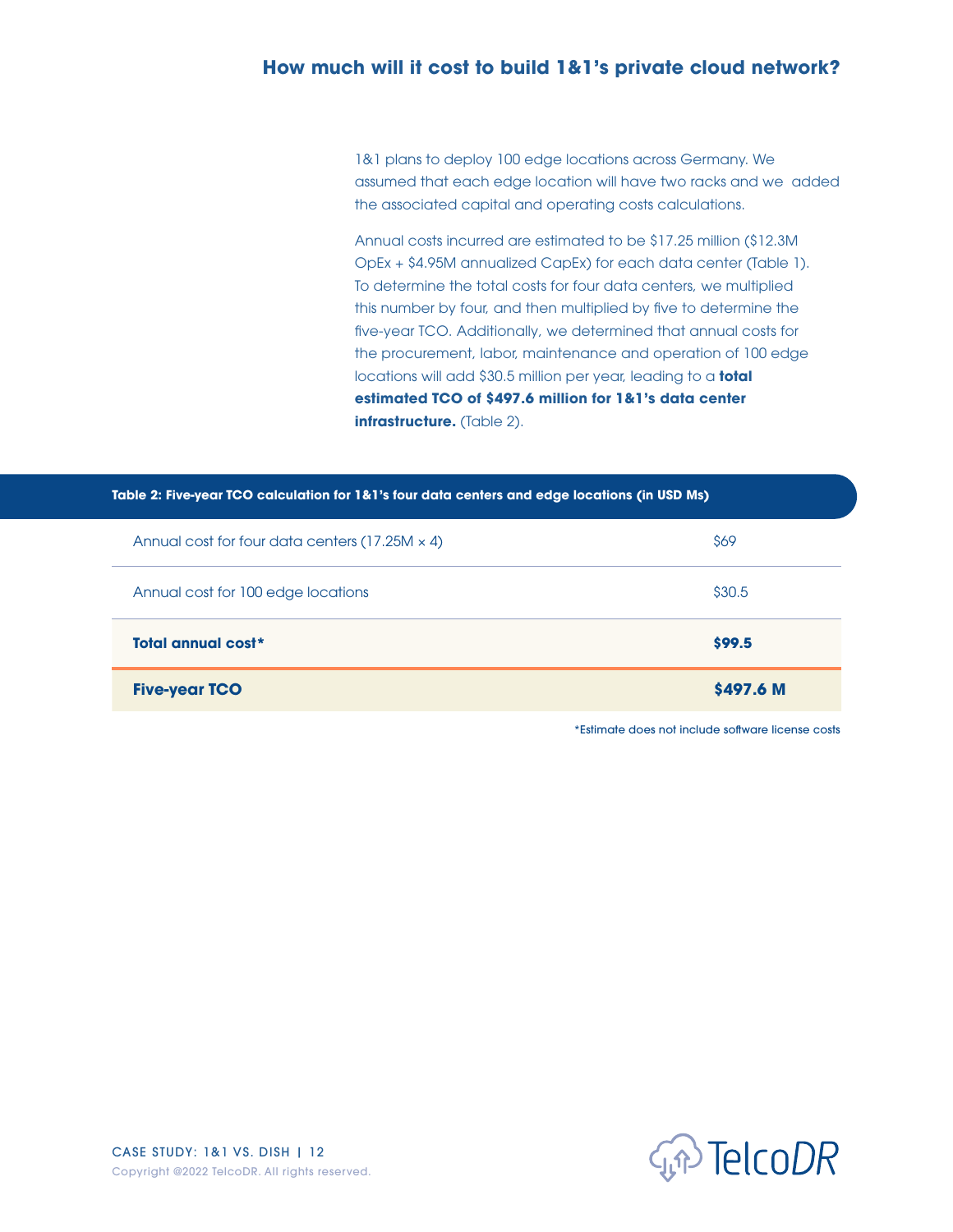# <span id="page-12-0"></span>**Overall costs to run workloads on AWS**

To estimate 1&1's AWS infrastructure needs, we have modeled the DISH design for 1&1 and deployed in Germany. For our estimate of AWS costs, we have assumed the same amount of virtual software, given 1&1's plans to use Rakuten private cloud as opposed to the use of the public cloud.

The way the infrastructure is laid out under DISH's plan is similar to 1&1's: similar size, similar Open RAN plan. The main difference is 1&1 use of the Rakuten private cloud vs the use of the public cloud. Therefore, in our estimate for AWS costs, we assumed the same amount of compute.

Based on TelcoDR's experience, most telcos adopt an r5 (memory optimized), c5 (compute optimized), m5 (general purpose) mix of instances with an approximate ratio of 10, 45, 45 percent, respectively. The [AWS Graviton2-based instance](https://aws.amazon.com/ec2/graviton/) equivalents are r6g, c6g, and m6g.

In addition to Frankfurt, where AWS is already deployed, Germany has 10 more metropolitan areas. Therefore, we will assume if 1&1 were to use AWS, they would use 10 AWS Local Zones and 90 AWS Outposts.

Based on Amazon's pricing for AWS Outposts, it is assumed that 1&1 would choose a [general purpose small unit](https://aws.amazon.com/outposts/rack/pricing/) for workloads at a price of approximately \$204K. For 90 outposts, the total cost is calculated as approximately \$18.4 million per year. However, based on market practice, cloud computing services offer discounts of approximately 40% for bigger contracts.

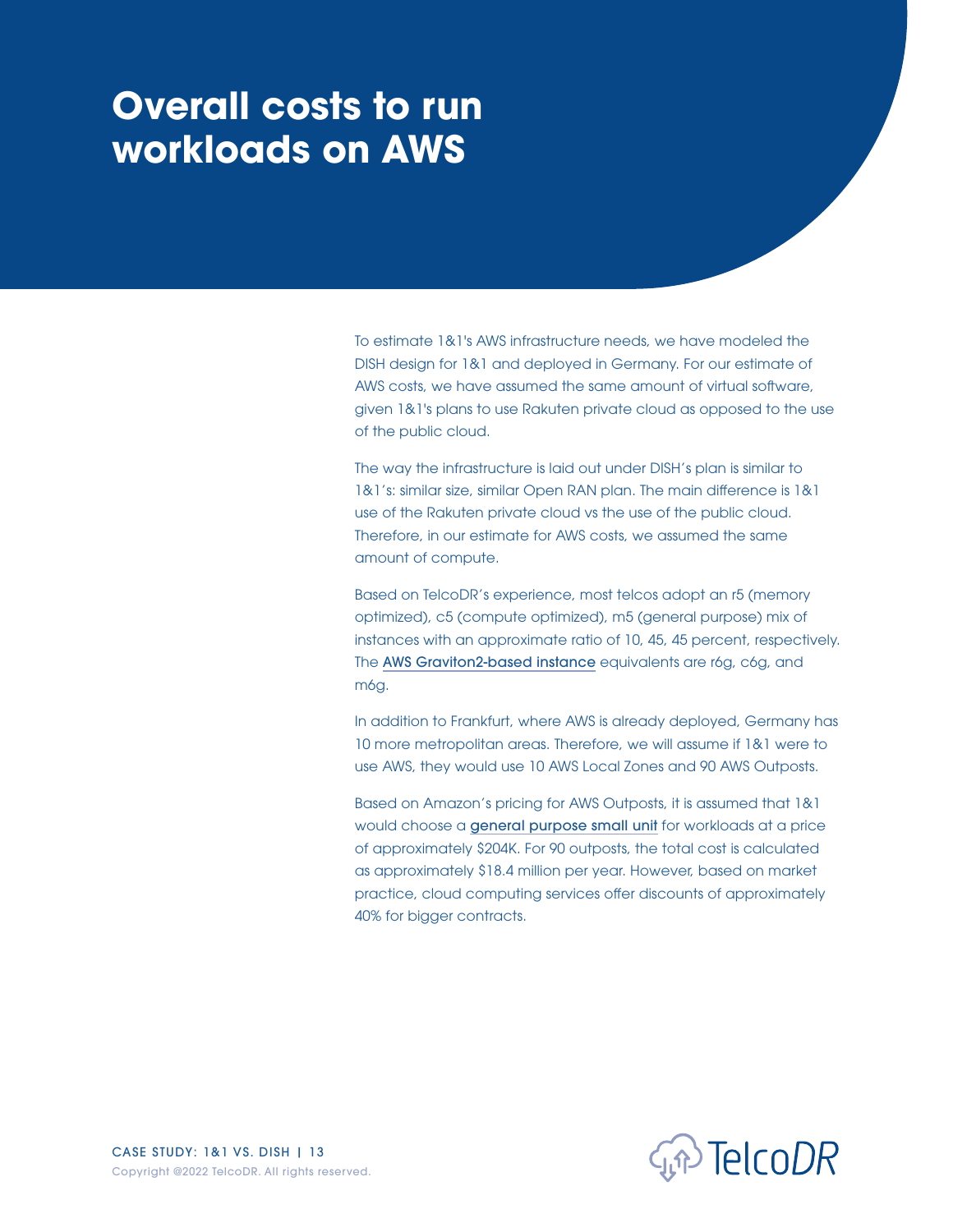**Table 3: Breakdown of annual AWS costs in Germany for a Telco with 15M subscribers (in USD Ms)**

| <b>Five-Year TCO</b>    | \$264.5 M   |
|-------------------------|-------------|
| <b>Total (per year)</b> | \$52.9 M    |
| <b>AWS Local Zones</b>  | \$14        |
| <b>AWS Outposts</b>     | \$14        |
| Labor                   | \$5.5       |
| Data Transfer           | \$2.7       |
| Storage                 | <b>S4.7</b> |
| Compute                 | \$23.3      |

By adding the cost for Elastic Block Storage (EBS) and data transfer, the total cost comes up to an extra \$14 million per year. For Local Zones, the main cost driver is data transfer out of AWS. Data transfer will double the usual cost it would have been without Local Zones. Using TelcoDR's Data Center Calculator, we also added in the other AWS costs, which brought us to a total of \$264.5 million over five years (Table 3).

1&1's private cloud plan comes out to be 1.88x more expensive than if it chose to run everything on AWS (Figure 1).



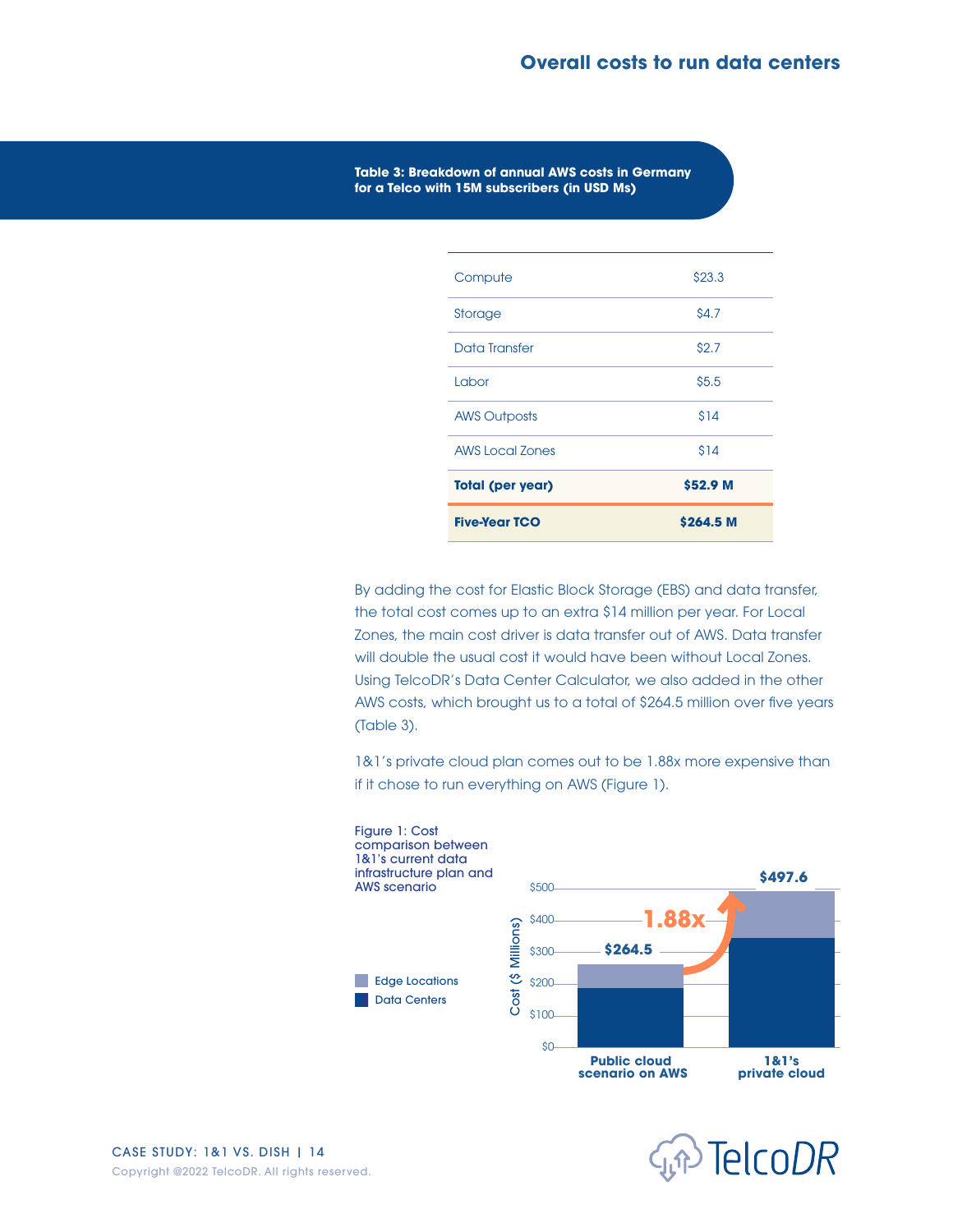## <span id="page-14-0"></span>**Differences in data center costs**

There are many reasons that can explain the difference in costs between 1&1's original plan and the option of running everything on AWS.

In our estimate, 1&1 would have to pay \$42.8 million to construct all four data centers (Table 4). If this price tag were amortized over 15 years, 1&1 would be required to pay interest as well. Other major costs for on-premise data centers include the purchase price of servers, storage, power delivery and cooling hardware, land and electricity.

The high price tag for servers also includes the provision for scale. Data centers need to be built with additional capacity for uneven compute needs. Organizations waste an estimated \$62 billion a year paying for extra data storage capacity that they don't need, according to a [study](https://www.businessinsider.com/companies-waste-62-billion-on-the-cloud-by-paying-for-storage-they-dont-need-according-to-a-report-2017-11) by Stanford researcher Jonathan Koomey. The elasticity of AWS allows organizations to use exactly what they need when they need it. When more servers are required, AWS can scale up immediately, and release capacity when the need passes.

Furthermore, because hardware and software is no longer owned, Amazon takes on the responsibility and costs of maintaining the hardware and software. [Disaster recovery and security](https://aws.amazon.com/blogs/architecture/disaster-recovery-dr-architecture-on-aws-part-i-strategies-for-recovery-in-the-cloud/) are built into the public cloud and are no longer elements operators need to manage themselves.

Finally, one of the biggest downsides to building four core data centers is that 1&1 must hire and train personnel across the sites. Running on AWS reduces labor further because most of the labor attributed to maintenance, procurement, security and management is managed by Amazon. This allows organizations to get out of the business of building and managing data centers and focus the time and savings on their core competence and serving customers.

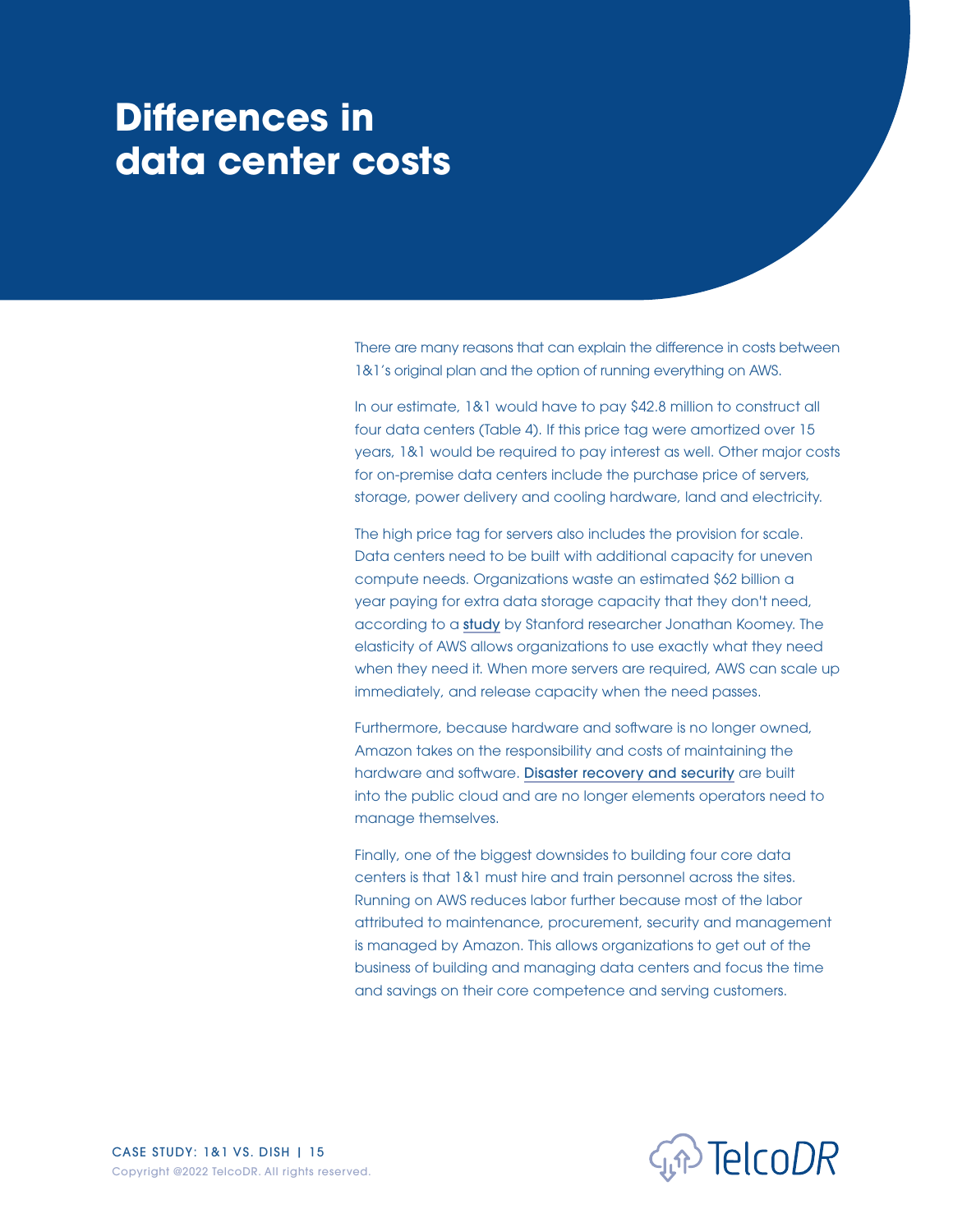<span id="page-15-0"></span>Table 4: List of major costs that will no longer be **required under AWS (in USD Ms)**

|                                            | 1 Data<br><b>Center</b> | 4 Data<br><b>Centers</b> | <b>AWS</b> |
|--------------------------------------------|-------------------------|--------------------------|------------|
| Construction of data centers*              | \$10.7                  | \$42.8                   |            |
| Procurement of power delivery and cooling* | \$10.0                  | \$40.0                   |            |
| Procurement of storage*                    | \$4.6                   | \$18.4                   |            |
| Procurement of servers*                    | \$2.2                   | \$8.8                    |            |
| Annual electricity costs*                  | \$1.2                   | \$4.8                    |            |
| Interest and fees paid*                    | \$1.2                   | \$4.8                    |            |
| Procurement of land*                       | \$0.4\$                 | \$1.6                    |            |
| Procurement of edge servers and racks**    | \$7.2                   | \$28.8                   |            |
| <b>Total</b>                               | \$37.5 M                | \$150.0 M                |            |

\*Numbers taken from Table 1

\*\*Number from TelcoDR's Data Center Calculator, based on total cost of servers, routers and switches, storage, enclosures and containment

### **Other advantages of AWS**

**If costs alone are not enough to determine whether 1&1 is making the right decision by partnering with Rakuten, there are other benefits of AWS to consider.** 

First, AWS has an enormous suite of services that 1&1 could use once on the AWS platform. 1&1 could leverage these products, some of which include analytics, machine learning, and artificial intelligence capabilities.

Secondly, buying and owning hardware and software locks you into these technologies for the duration of their lifetime, leaving 1&1 with legacy assets as soon as technology evolves. Deploying on AWS would future-proof 1&1's storage and compute technologies as they deploy future 5G and 6G technologies, because Amazon is continually investing in research and development (R&D) and updating its product offerings. The moment something better comes up, 1&1 could simply switch to the newer instance type or service.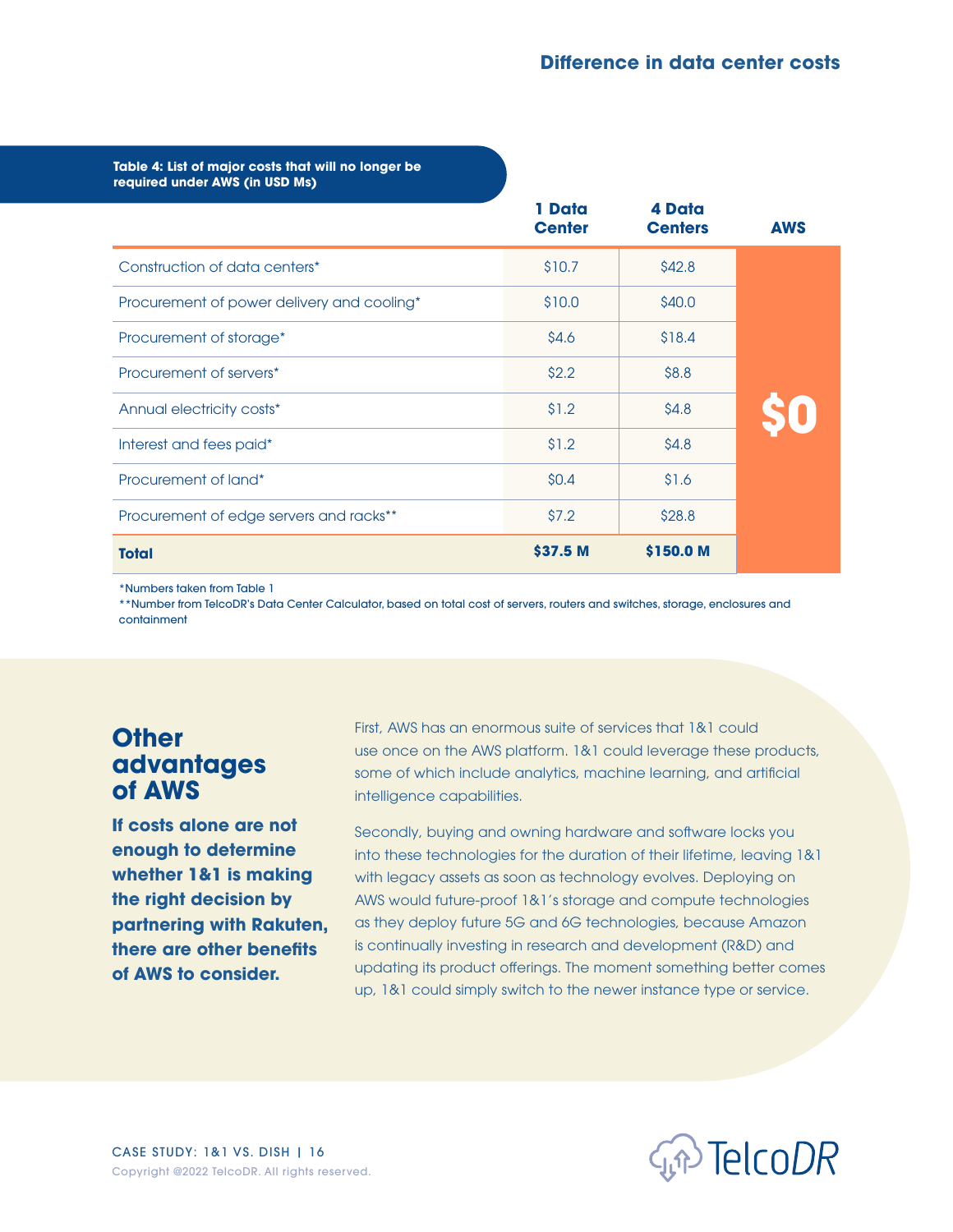### <span id="page-16-0"></span>**Conclusion**

Two companies have decided to build new greenfield networks. Both are starting from scratch and both are implementing Open RAN. They are both embracing cloud-native architecture but with one major difference: deploying their workloads on private versus public cloud.

This case study has shown that 1&1's deal with Rakuten will cost a total of \$497.6 million over five years for its data centers and edge locations, while the cost to run everything on AWS will result in a price tag of \$264.5 million over five years. These totals represent the cost for data infrastructure, and do not include the cost to build and procure the Open RAN hardware. All told, 1&1's current plan is on track to cost 1.88x more than what it would have cost to run its data centers and edge locations on AWS, like DISH.

In the final analysis, 1&1 is spending a lot more than it should, and DISH's strategy seems to be the best choice for telcos moving forward.

#### **Footnotes**

- <sup>1</sup> [Hyperscalers Surpass 700 Data Centers Globally](https://www.sdxcentral.com/articles/news/hyperscalers-surpass-700-data-centers-globally/2021/11/?hit=10689367-4b3a-49d4-b751-bb839db846fd&utm_campaign=twitter&utm_medium=social&utm_source=sdx.io)
- 2 [Follow the CAPEX: Cloud Table Stakes 2020 Retrospective](https://www.platformonomics.com/2021/02/follow-the-capex-cloud-table-stakes-2020-retrospective/)
- 3 [Why AWS Announces Regions in Advance](https://www.lastweekinaws.com/blog/why-aws-announces-regions-in-advance/)